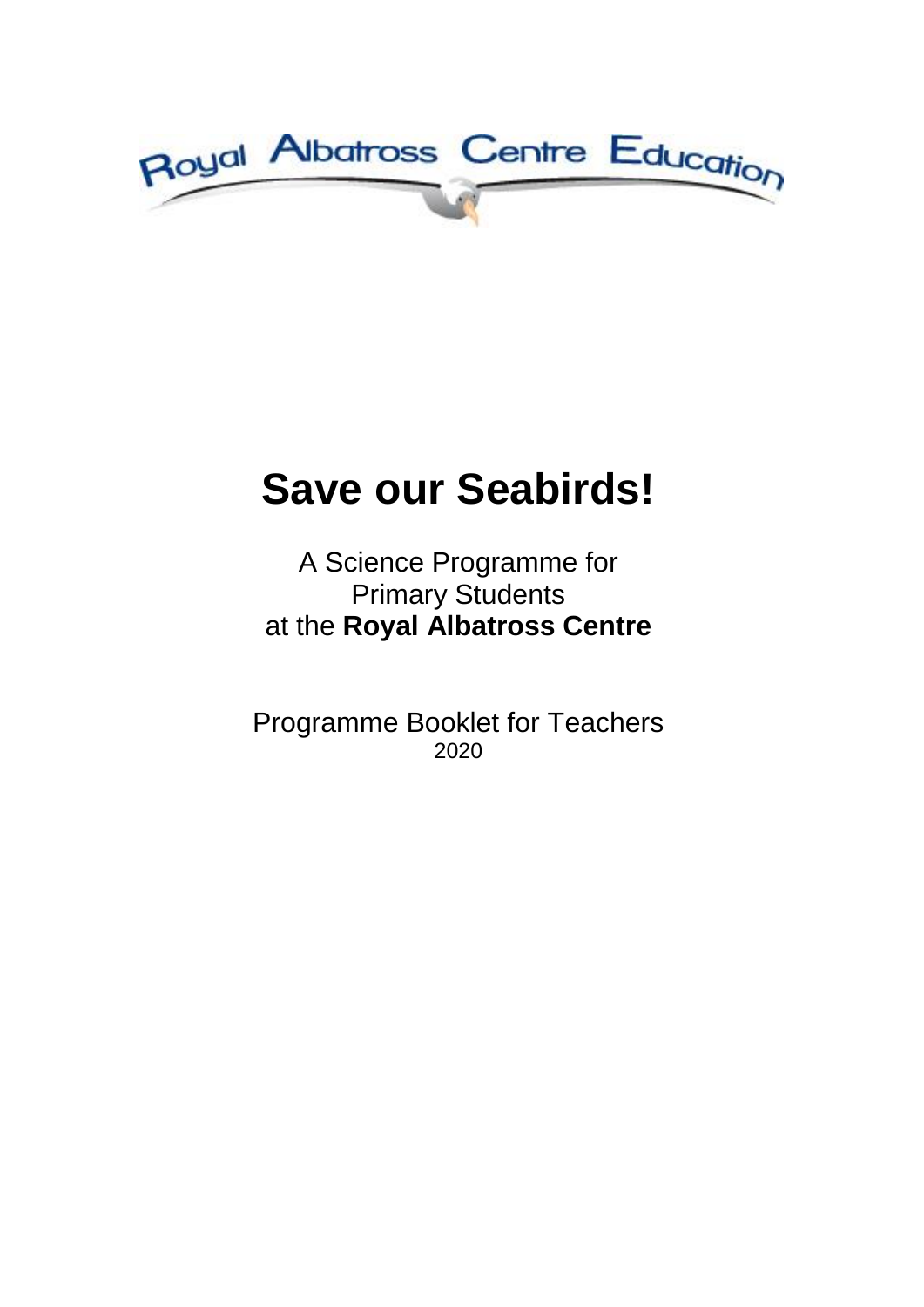## **Programme Overview**

**Objective:** To understand how different seabirds are suited to their particular habitat and how they have responded to environmental change caused by humans.

**Programme Description:** Royal Albatross are only one of the attractions of Taiaroa Head. Breeding colonies of Spotted and Stewart Island Shags, Royal Spoonbills, Little Blue Penguins and Fur Seals are just a few of the highlights. Find out how the Department of Conservation rangers look after the wildlife at Taiaroa Head. Investigate how we have had both positive and negative impacts on the animals breeding on Taiaroa Head and think about what you can do to help.

Time: 2 hours Age Focus: Years 4-8 **Curriculum Area: Science Level 2-4**  Cost: \$4/person

## **Spend the day on Otago Peninsula**

### **Trip on the Wild Side**

Make the most of your bus trip and journey through time on the Otago Peninsula. Investigate how natural and social events have shaped the Peninsula environment in the past and may shape it in the future.

#### **New Zealand Marine Studies Centre:**

There are a number of connecting programmes available at the NZ Marine Studies Centre and Aquarium. For programme details and bookings check out [www.marine.ac.nz](http://www.marine.ac.nz/)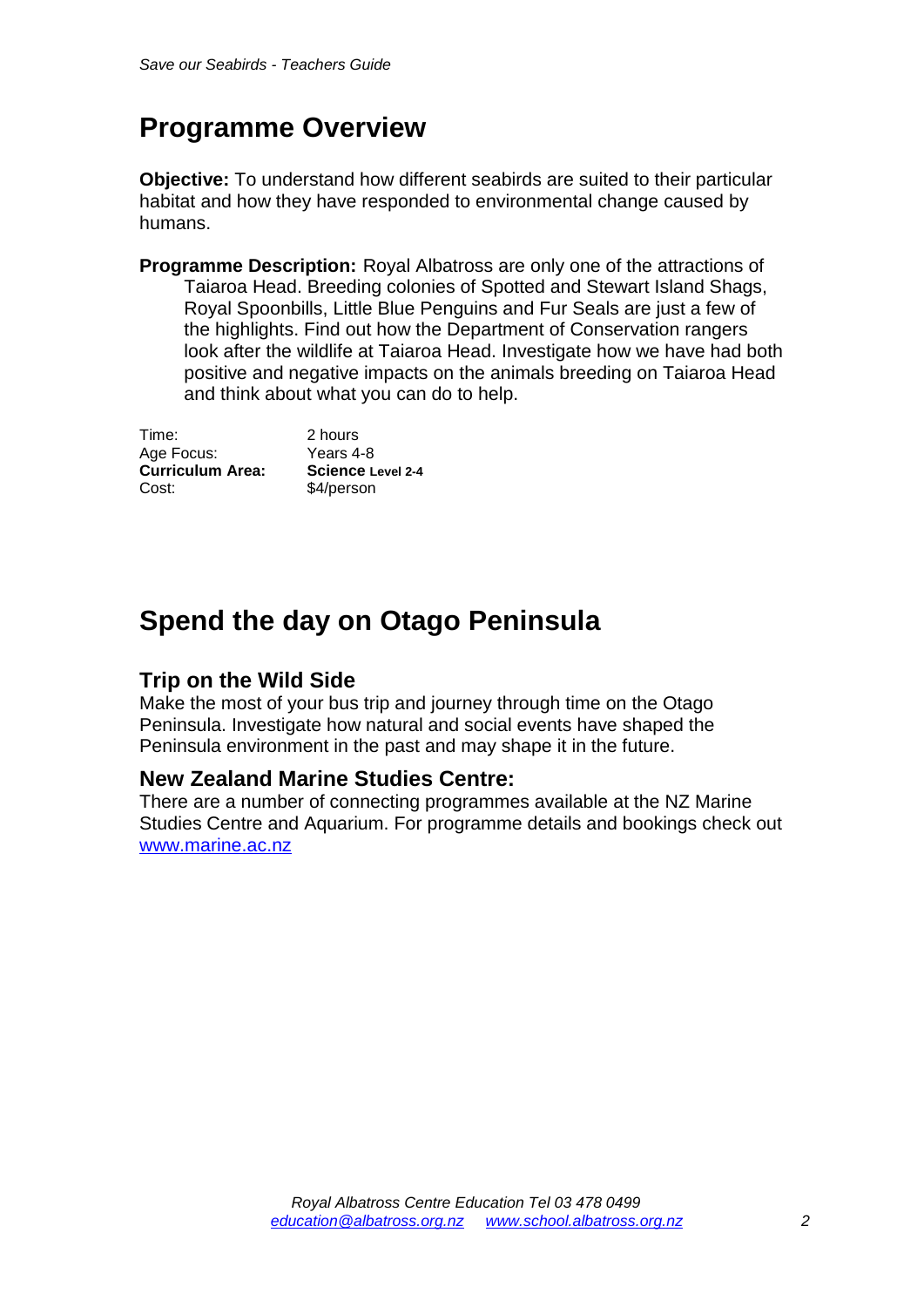## **Standard Programme Plan:**

| Time              | <b>Activity</b>                                                                                                                                                                                                                                                                                                                                                                                     |
|-------------------|-----------------------------------------------------------------------------------------------------------------------------------------------------------------------------------------------------------------------------------------------------------------------------------------------------------------------------------------------------------------------------------------------------|
|                   | Arrive, meet guide at reception                                                                                                                                                                                                                                                                                                                                                                     |
|                   | please arrive 10 minutes early                                                                                                                                                                                                                                                                                                                                                                      |
| $0 \text{ min}$   | Education Rm (30 min)<br>programme overview and curriculum objectives<br>introduce Albatross - short overview of lifecycle<br>introduce other birds breeding at Taiaroa Head (costumes)<br>define terms endangered, threatened, least concern<br>÷<br>Assign status to the birds (eg endangered - red)<br>Brainstorm threats to the birds (record student's ideas on<br>whiteboard - discuss later) |
| 30 min            | Observatory (30 min)<br>Albatross / Shag Viewing<br>role of the DoC rangers (display, monitoring board)<br>discuss conservation issues                                                                                                                                                                                                                                                              |
| 1 <sub>hr</sub>   | Pilots Beach View Pt. (15 min.)<br>observe Pilots Beach Reserve (eg fences, platform, vegetation)<br>discuss blue penguin tourism, tagging research etc.<br><b>Cliff Viewing Area (15 min)</b><br>observe shag and red-billed gull nesting areas<br>discuss conservation issues                                                                                                                     |
| 1.5 <sub>hr</sub> | Displays (15 min)<br>Scavenger Hunt with conservation theme<br>Blue penguin or albatross conservation game<br><b>Education Rm (15 min)</b><br>Pass the Parcel Game (if time)<br>Review threats to birds (what can they add to their list)<br>Brainstorm" How to make an Albatross Happy"                                                                                                            |
| 2 hr              | <b>Depart</b>                                                                                                                                                                                                                                                                                                                                                                                       |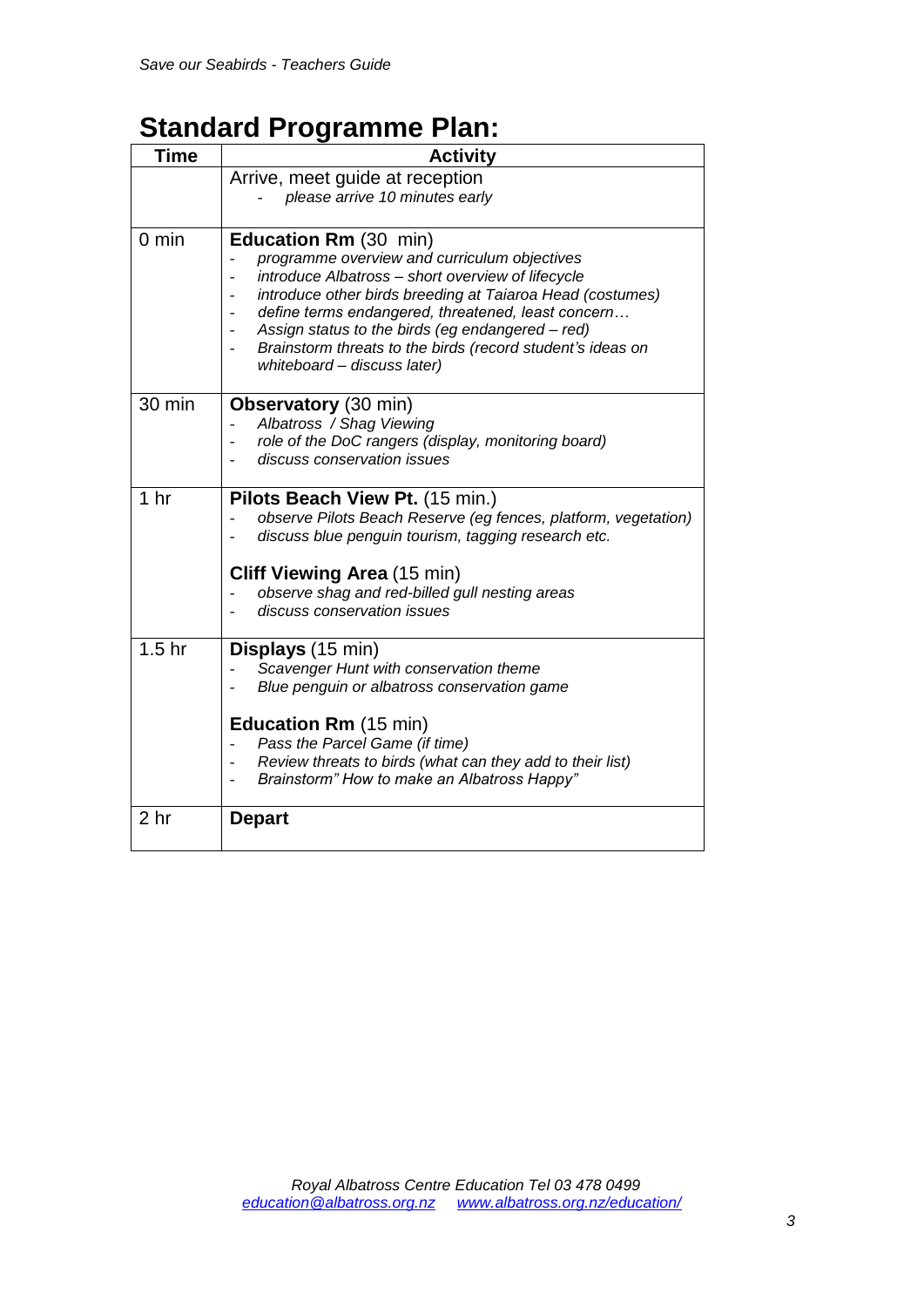## **Curriculum Links and Planning Guide**

| <b>Nature of Science</b><br>Students will be able to:<br>L3 Participating and contributing<br><b>Education Rm Activity</b><br>Identify different species of birds breeding at<br>Use their growing science knowledge<br><b>Observatory Visit</b><br>Taiaroa Head and understand how they are<br>when considering issues of concern to<br>adapted for the environment in which they live.<br>Lifecycle display<br>them.<br>L3 Investigating in science<br>Identify positive and negative impacts we have<br>Ask questions, find evidence, explore<br>had on these birds.<br>simple models, and carry out<br>appropriate investigations to develop<br>Understand the terms least concern, threatened<br>simple explanations.<br>and endangered. Understand some of the things<br>that the DoC ranges do to look after the albatross.<br><b>Living World</b><br>L3/4 Ecology<br>Classify 5 bird species that use Taiaroa Head into<br>Explain how living things are suited to their<br>these classification groups<br>particular habitat and how they respond to<br>environmental changes. Both natural and<br>human-induced<br><b>L3/4 Evolution</b><br>• Begin to group animals into science-based | <b>Science Achievement Objectives</b> | <b>Specific Learning Outcomes</b> | <b>Activities at the Royal</b><br><b>Albatross Centre</b> |
|---------------------------------------------------------------------------------------------------------------------------------------------------------------------------------------------------------------------------------------------------------------------------------------------------------------------------------------------------------------------------------------------------------------------------------------------------------------------------------------------------------------------------------------------------------------------------------------------------------------------------------------------------------------------------------------------------------------------------------------------------------------------------------------------------------------------------------------------------------------------------------------------------------------------------------------------------------------------------------------------------------------------------------------------------------------------------------------------------------------------------------------------------------------------------------------------------|---------------------------------------|-----------------------------------|-----------------------------------------------------------|
| <b>Social Science:</b><br><b>L4</b> understand that events have causes<br>and effects.                                                                                                                                                                                                                                                                                                                                                                                                                                                                                                                                                                                                                                                                                                                                                                                                                                                                                                                                                                                                                                                                                                            | classifications.                      |                                   |                                                           |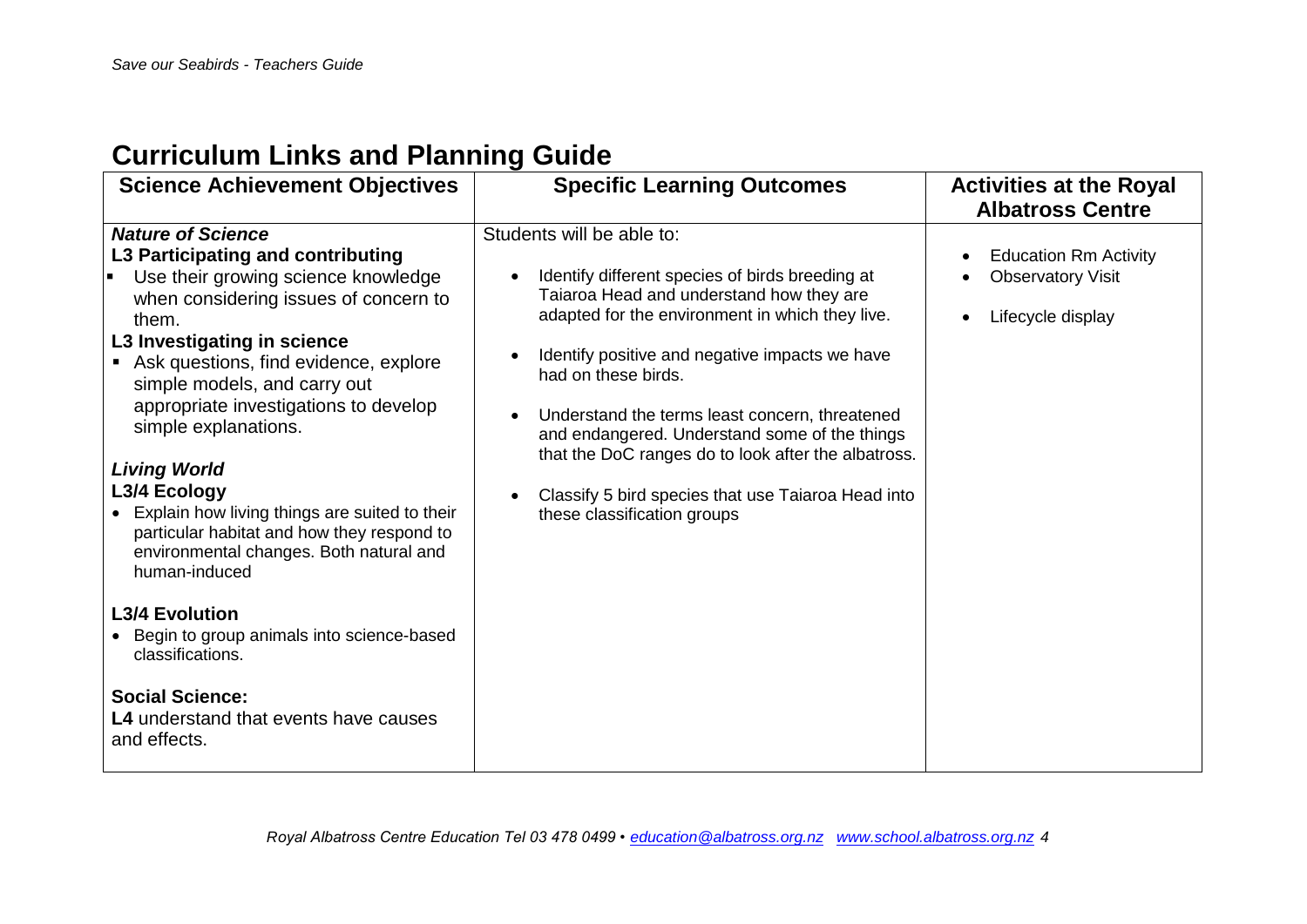Other Curriculum Areas: **English, Arts, Maths**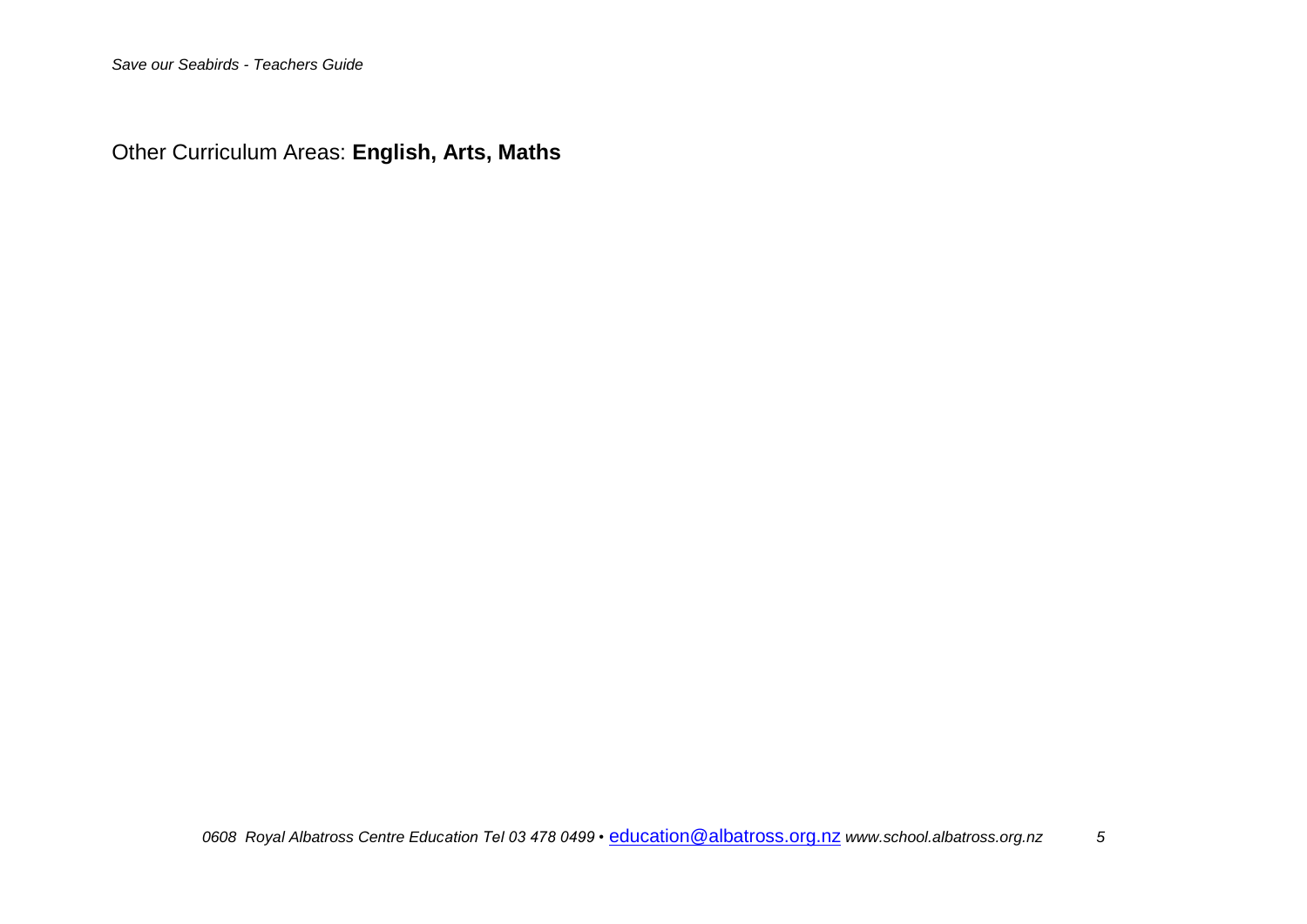## **Tour Guidelines**

#### **1. Supervisors**

- Ratio of 1 adult to 8 students is required for primary level.
- Role of supervisors is to:
	- ensure that the students act in a responsible manner.
	- assist the students with the activities.
	- keep the noise level down and the group together.

#### **2. Dress warmly**

It is always windy and cold at Taiaroa Head.

#### **3. Arrive 10 Minutes Early**

- If you are late, the time of your visit may be cut short as the observatory time is fixed and other tours are scheduled immediately after yours.
- Please allow time for a toilet break before the programme begins.

#### **4. Group Size**

- Please note only 25 people are allowed in the observatory at once.
- Please organise your students and adult helpers into groups of 25 or less before arrival.

#### **5. Programme Length**

- The programme is 2 hours and 15 minutes long (includes 15-30 minutes in the Richdale Observatory).
- Please plan to have morning or afternoon tea before or after the programme (not during).

#### **6. Lunch Areas**

- Areas suitable for lunch include:
	- Pilots Beach, just below the head land, is a great place to view fur seals but please do not approach or disturb them.
		- grassy area to the east of the Royal Albatross Centre.
	- Education Room maybe available if the weather is wet (please check availability with Royal Albatross Centre staff in advance).

#### **Shop and Cafeteria**

Please keep children out of these areas unless they are planning to make a purchase.

#### **7. Observatory**

Please keep students quiet while on the headland and observatory, we are under a permit with the Department of Conservation, the Albatross are sensitive to noise. During September to early November is the sensitive time of year, Albatross sightings are not guaranteed, but we may see birds on land, in flight or both.

#### **No Smoking**

- To reduce the fire risk to the colony, smoking is not permitted.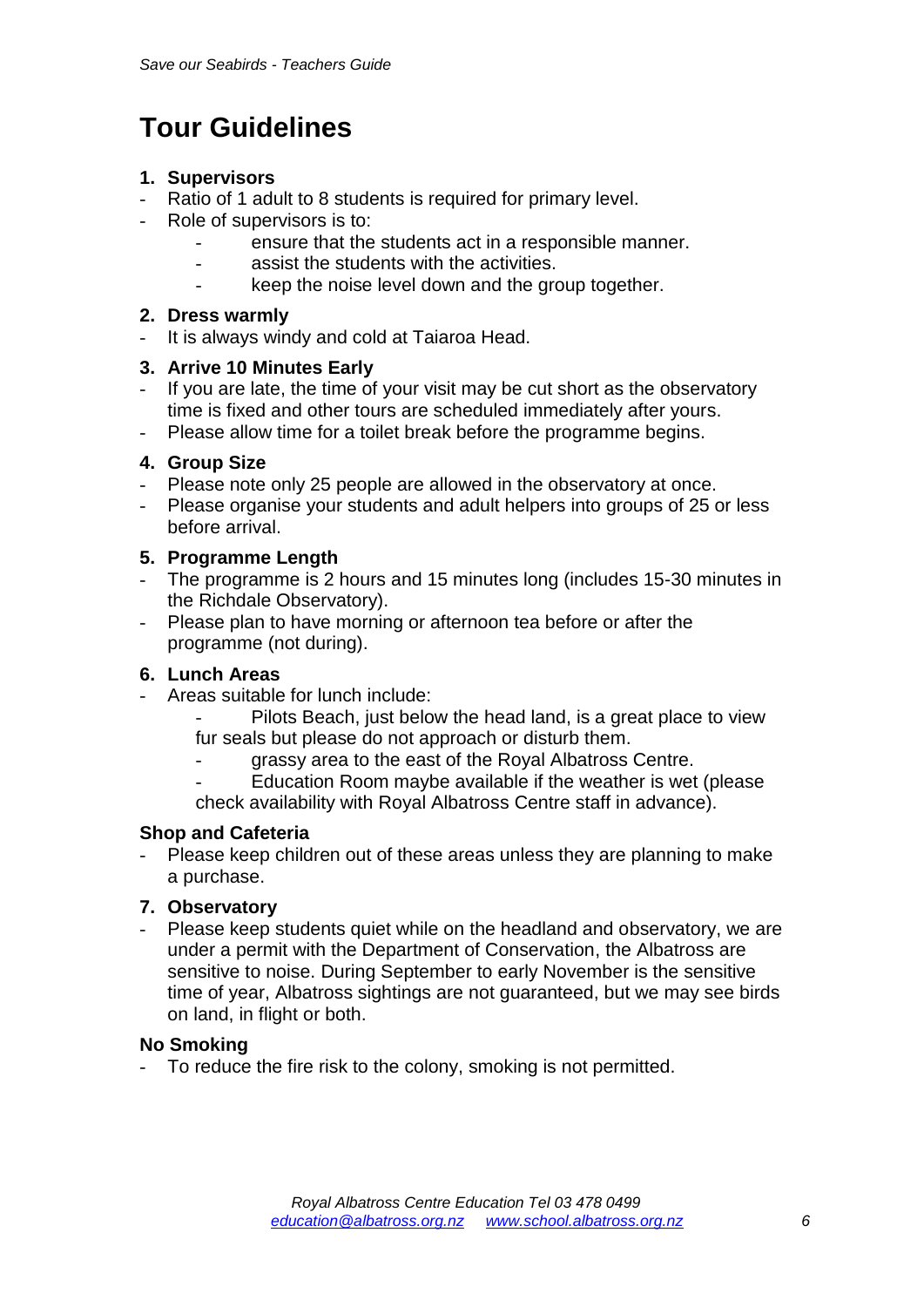## **Pre-trip Preparation**

In order to ensure that students get the most out of the programme we suggest that some pre- and post-trip work is done in the classroom prior to the visit to the Royal Albatross Centre.

### **1. Risk Assessment**

Review guidelines on the web site (Education Safety / RAMS form) and review with trip supervisors. **[\(www.albatross.org.nz/education/educational-resources/](http://www.albatross.org.nz/education/educational-resources/) )**

### **2. Pre-trip Activities**

Use the activities on the web site and the resources listed to introduce the students to albatross and the Taiaroa headland.

### **3. Background Information**

Review the information provided in this booklet. Further information about albatross and the Taiaroa Headland site can be found on the web site and in the reference list

## **4. Work Sheets**

Programme worksheets are available on web site. Use them to prepare and follow-up the programme in the classroom.

### **5. Tour Guidelines**

Please review the Tour Guidelines with your students and adult supervisors prior to the trip to the Royal Albatross Centre.

### **6. Teacher led activities at Taiaroa Head**

Extend your visit to Taiaroa Head by exploring the headland. Simple identification guides will help you find other species of birds and mammals that use the headland. Lunch at Pilot's Beach and follow a trail to look at how humans interact with the environment. Laminated copies of activity sheets are available from the Royal Albatross Centre.

## **7. New Zealand Marine Studies Centre**

Combine at the Royal Albatross Centre programme with a visit to the NZ Marine Studies Centre and Aquarium. Spend the morning at the Aquarium and the afternoon with the Albatross or vice versa. The programmes are complementary and together create a unique learning experience for your class.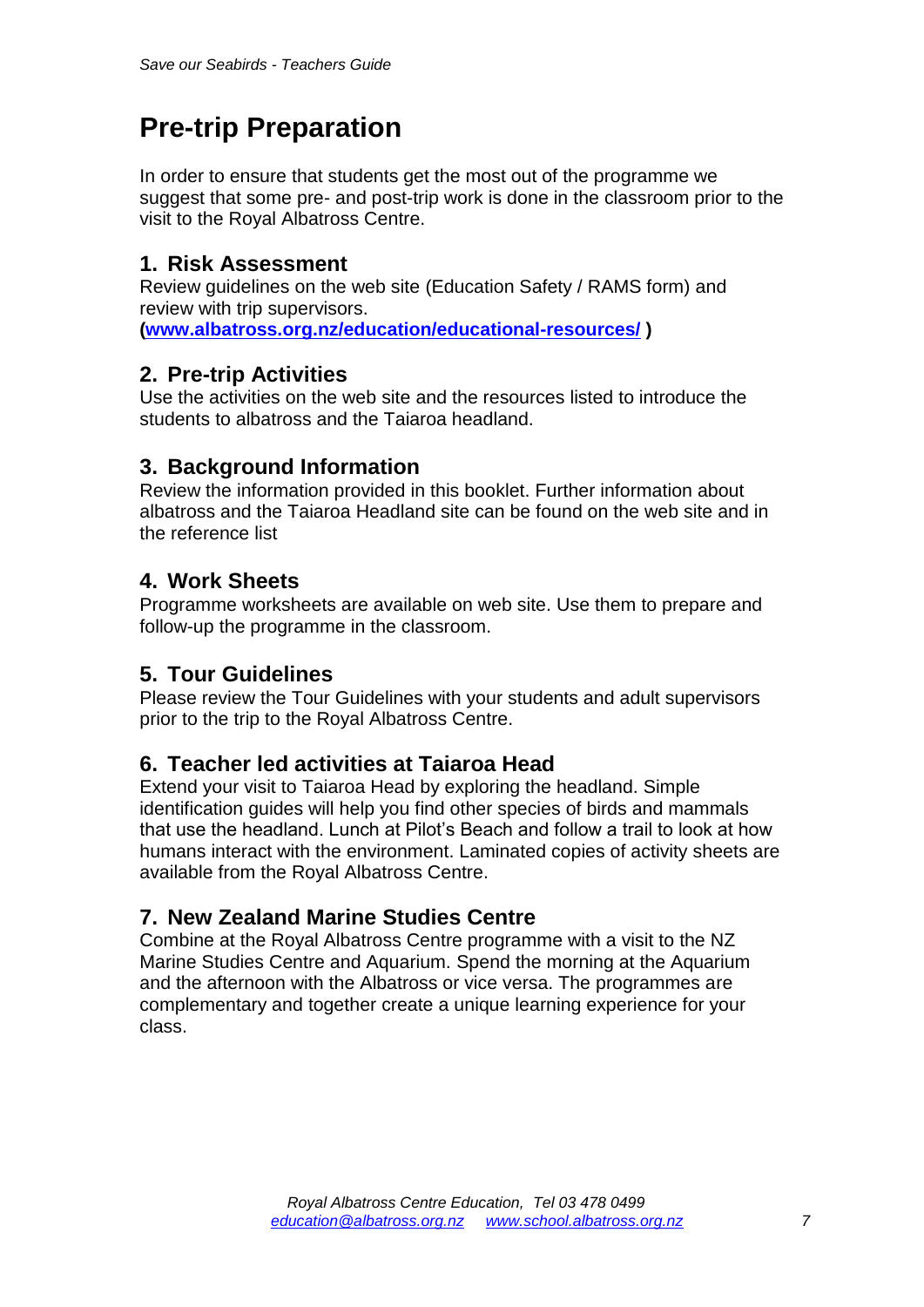## **Resources**

### **Royal Albatross Centre Activity Sheets**

**(download from [www.albatross.org.nz/education/educational-resources/](http://albatross.org.nz/education/educational-resources/) )**

#### **PRIMARY**

#### **"Getting to know the Royal Albatross" Pre and Post Trip Activity**

This activity can be done individually, in groups or as a class activity. We suggest you do it prior to the visit and then ask children to use a different colour pen to change or add to their answers after the visit. This could be used for assessment. Please send examples of the students work to the Royal Albatross Centre.

#### **A is for Albatross, B is for Bird Word Puzzle**

Find words related to birds for every letter of the alphabet.

#### **Albatross and Seabird Observation Record Sheet**

Record your observations and compare Albatross with shags and gulls.

#### **Albatross Conservation Cartoon Story –**

"Yawn the Albatross" cartoon has information about the life of an albatross and how our fishing activities are affecting these birds.

#### **Design a Penguin Nest Box, Design a Penguin Tag**

Use your creative skills to see how you could help the penguins.

#### **Bird Count Form – Taiaroa Head**

Include a 5 minute bird count into your programme at Taiaroa Head

#### **Create your own Albatross Mask**

Colour template to construct an albatross face mask with bill.

#### **Food Chain Card Game - "Gulp and Swallow"**

This card game illustrates local food chains and where albatross fit in. And excellent resource for both the Royal Albatross Programme and the NZ Marine Studies Centre programme.

#### **Little Blue Penguin Game**

An interactive game which looks at issues which could affect the breeding and survival of Blue Penguins.

#### **Make an Albatross Happy**

Brainstorm sheet for environmental action ideas

#### **Tracking our Trash**

This activity takes students a few steps beyond just picking up trash from the local beach. By identifying the type of rubbish they can look at the source,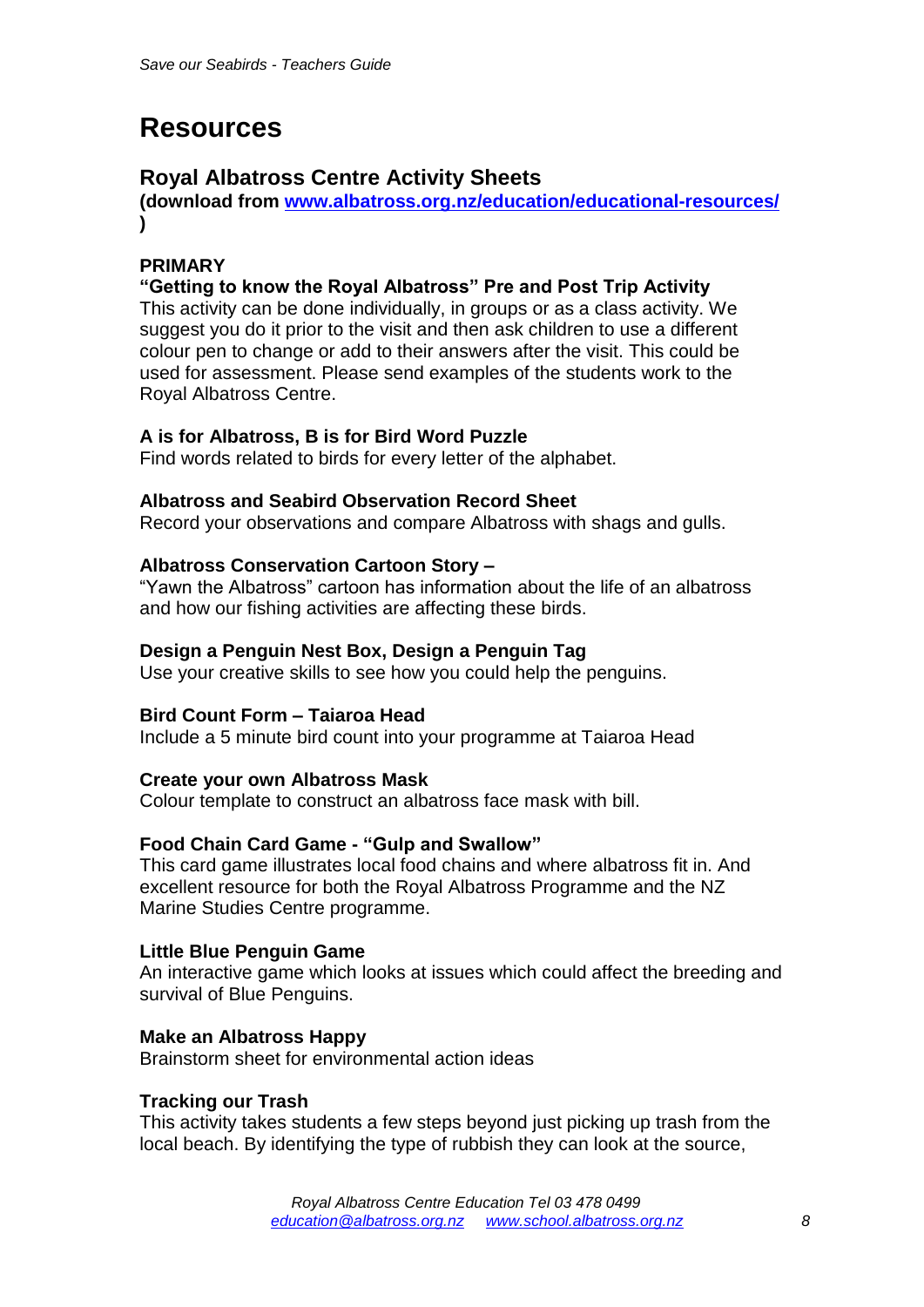harm rating on wildlife and find out how long it will take to break down in the ocean.

#### **Blue Penguin Game**

**ALL LEVELS Albatross of NZ Poster**

**Crossword – Albatross**

#### **English Activity – "Poems about Albatross"**

Encourage students to write about the flight observed in a creative way.

#### **How can we help the Albatross – ideas**

#### **Human Impact Trail at Pilot's Beach**

Look at the impact we have had on the local environment, Activity could be lead by teachers.

#### **Poem – Toroa Waiata**

#### **Royals of Taiaroa / Conservation Project Information Sheet**

**Wildlife Viewing Guide**

Wildlife viewing activity guide for teachers.

#### **Wildlife Information Guide**

Species to look for at Taiaroa Head and information.

#### **Tracking our Trash**

This action planner for Teachers gives an example of how students can make the vision to reduce the amount of rubbish going into the sea a reality.